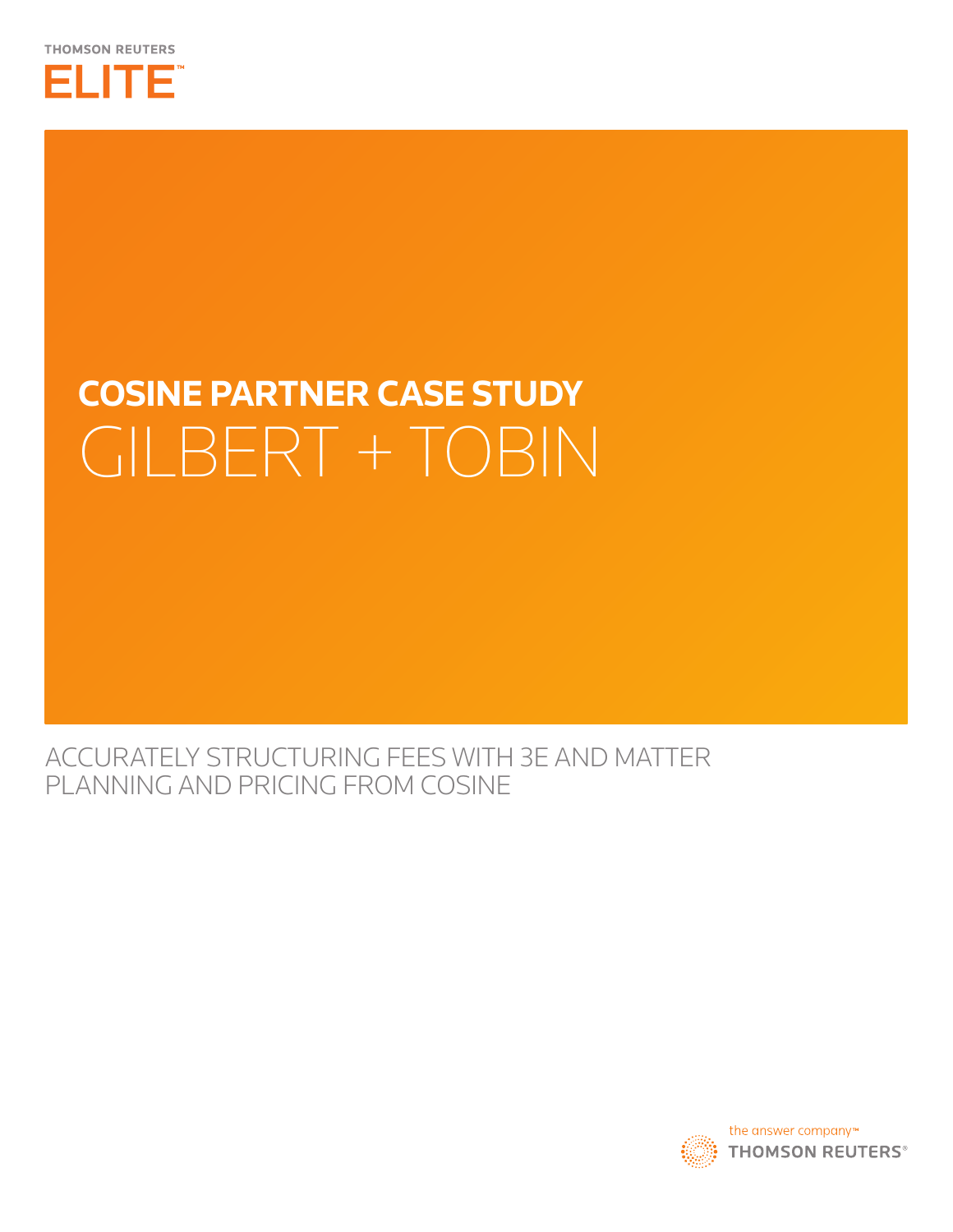## Gilbert + Tobin ACCURATELY STRUCTURING FEES WITH 3E AND MATTER PLANNING AND PRICING FROM COSINE

#### GETTING A GRIP ON MATTER PRICING

Founded as a disruptive startup 30 years ago, independent Australian firm Gilbert + Tobin is now recognized as one of Australia's leading corporate and regulatory law firms. Renowned for its progressive approach to legal issues, procedures, and client service, the firm earned the title of most innovative firm in the Asia-Pacific in 2017.

Constant adaptation is key to the inner workings of this forward-thinking firm, which has an in-house team dedicated to home-grown innovation. Its mission is to provide alternative solutions that help the firm deliver new insights and improve efficiencies. According to the firm's Head of Legal Project Management Peter Dombkins, the firm uses a lean-based approach to process map its workflows. Once pared down to the core, workflows can be further improved through automation or alternative resourcing solutions—or, better yet, through both.

When Dombkins joined the firm, it was in the process of assessing solutions to improve the its pricing model. In the competitive legal services market, clients were increasingly expecting accurate cost estimates and tracking—even for the most complex legal matters. Although it is a common legal practice for partners to estimate fees based upon previous similar work (known as reference-class forecasting), the firm's finance and legal project management teams wanted a more systemic and data-driven approach to this practice that also protected against the potential loss of historical pricing intel.

It was determined that integrating a price estimation tool with the firm's 3E® financial management system from Thomson Reuters Elite would significantly improve the fee estimation process. After an extensive market review, the firm determined the 3E Matter Planning and Pricing module powered by Cosine to be the best product solution.

The Cosine Matter Planning and Pricing module has the comprehensive client and matter management capabilities of 3E at its foundation. The tool delivers industry-leading

matter planning and pricing capabilities while accessing native rates, budgeting, and other 3E features to deliver a first-of-its-kind real-time solution for 3E clients.

Two key determining factors in the firm's decision to implement Cosine Matter Planning and Pricing were its ability to easily scale with user adoption and company growth, as well as its simple and user-friendly interface. "These components are crucial because we could have the best product in the world, but if our fee earners resist using it, we won't experience any benefit," comments Andrew Babbage, practice manager at Gilbert + Tobin.

However, what really tipped the firm's decision was the solution's native integration with 3E as a module: "When it comes to price estimation and reporting, these tools must seamlessly integrate with our financial system" Babbage says. "Systems integration is a significant risk in any technology project, and with 3E being a critical business system, we wanted to minimize any potential integration risk by selecting a product within the Elite umbrella.

Dombkins added, "This integration risk wasn't only a technical consideration; with time-poor end-users, we needed to be sure that the product was reliable and robust."

#### SETTING THE STANDARDS

Cosine Matter Planning and Pricing can be used by anyone in the firm as a fee estimate tool, and once a matter has opened, it can also track recoded time against a target cost, which can be further deconstructed into individual phases, tasks, and even activities.

Prior to the firm implementing Cosine Matter Planning and Pricing, discounts and other aspects of estimation could be calculated in 3E, but many end users preferred to maintain their pricing information in locally-saved Microsoft® Excel® spreadsheets. However, this decentralized approach left valuable pricing information confined to individuals' desktops, making it difficult to find the latest fee structure for any given client or matter type.

#### GILBERT + TOBIN

Gilbert + Tobin is a leading independent corporate law firm. From offices in Sydney, Melbourne, and Perth, it provides innovative and pragmatic legal solutions to major corporate and government clients across Australia and internationally, particularly in the Asia-Pacific region.

#### BUSINESS CHALLENGES

The firm sought a user-friendly matter pricing tool that could integrate with its 3E financial management system to produce accurate fee estimates and matter reporting.

#### **BENEFITS**

- Backed by Elite for optimal 3E integration
- User-friendly interface that increases user adoption
- Increased accuracy of pricing estimates
- Promotes better matter management and cost consciousness

and AI enablement

• Comprehensive data reporting